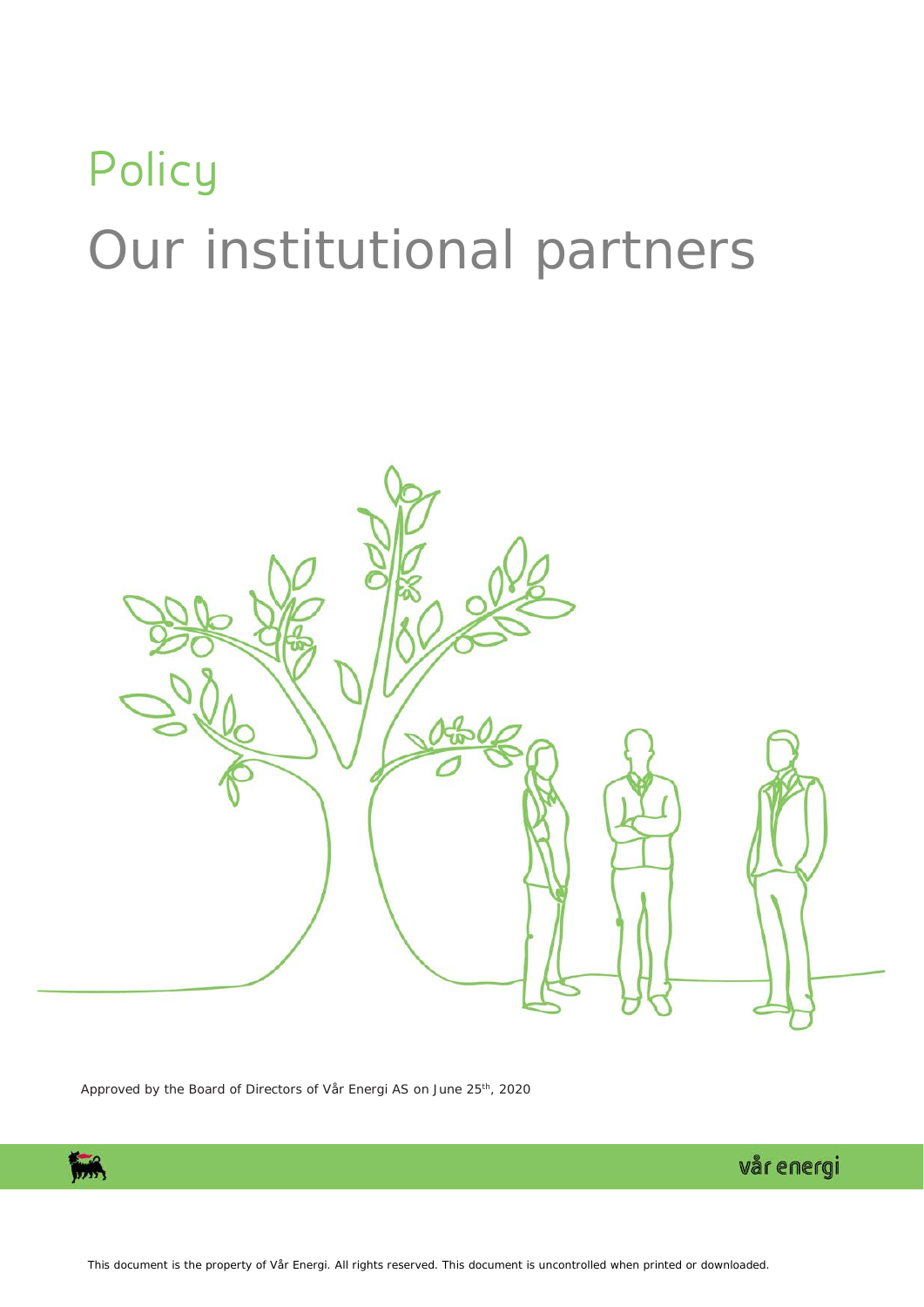| 3 MANAGING RELATIONSHIPS WITH INSTITUTIONAL PARTNERS 5 |  |
|--------------------------------------------------------|--|



## vår energi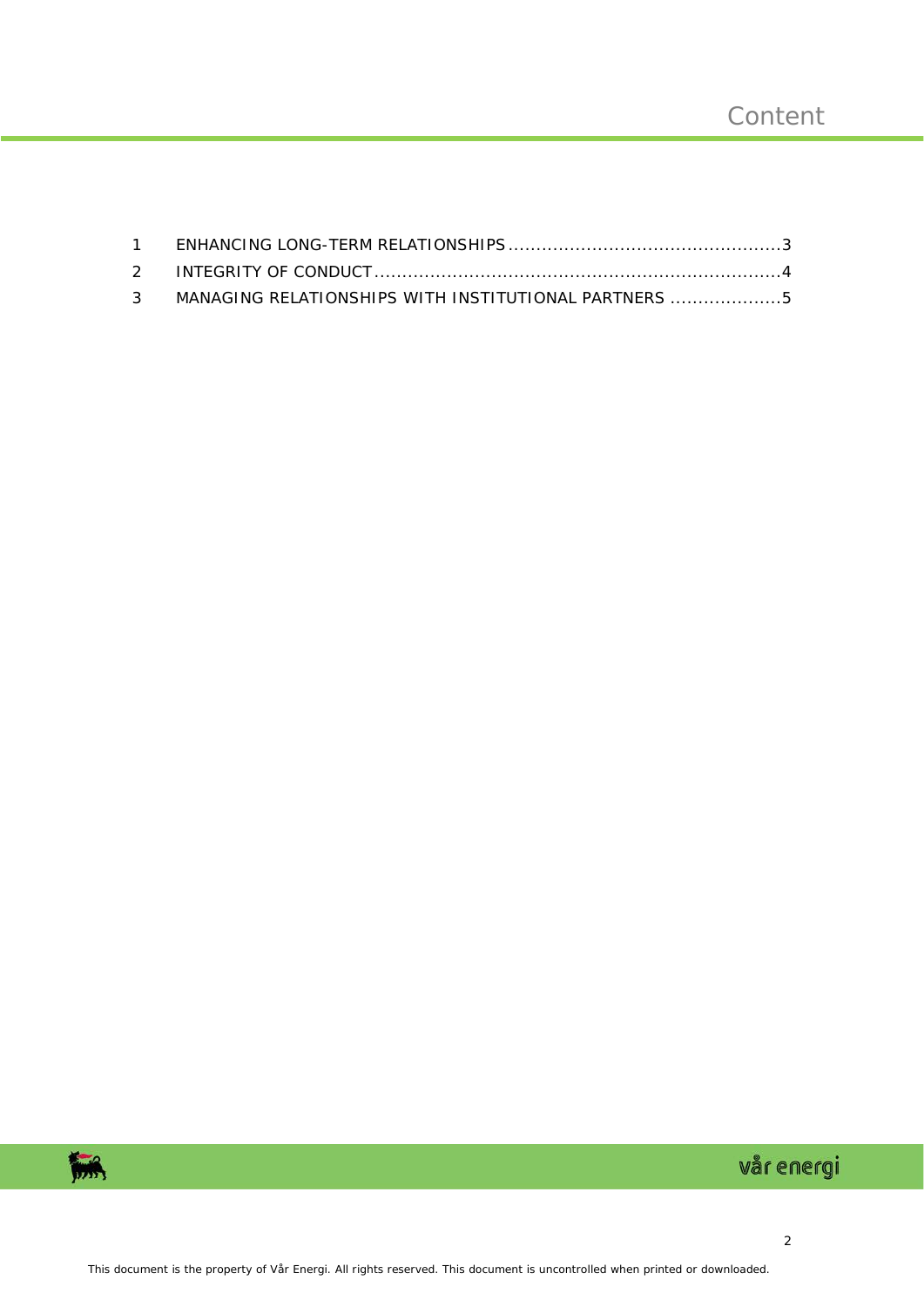### <span id="page-2-0"></span>**1 ENHANCING LONG-TERM RELATIONSHIPS**

**ESTABLISHING LINKS WITH INSTITUTIONAL PARTNERS AIMED AT ENHANCING LONG-TERM RELATIONSHIPS IS A FUNDAMENTAL PRECONDITION FOR REACHING COMPANY TARGETS.**

- Vår Energi's institutional partners are the institutions and subjects that represent legitimate and collective interests that may be relevant to Vår Energi's activities.
- Vår Energi proactively relates to its institutional partners, so as to build relationships aimed at long-lasting cooperation and the achievement of tangible and shared targets.
- **Within its relationships with institutional partners, Vår Energi promotes** continuous and informed consultations in order to pursue targets with respect for their mutual roles and interests.
- Vår Energi promotes the dissemination of the values that form the basis of sustainable development and corporate targets among its institutional partners.

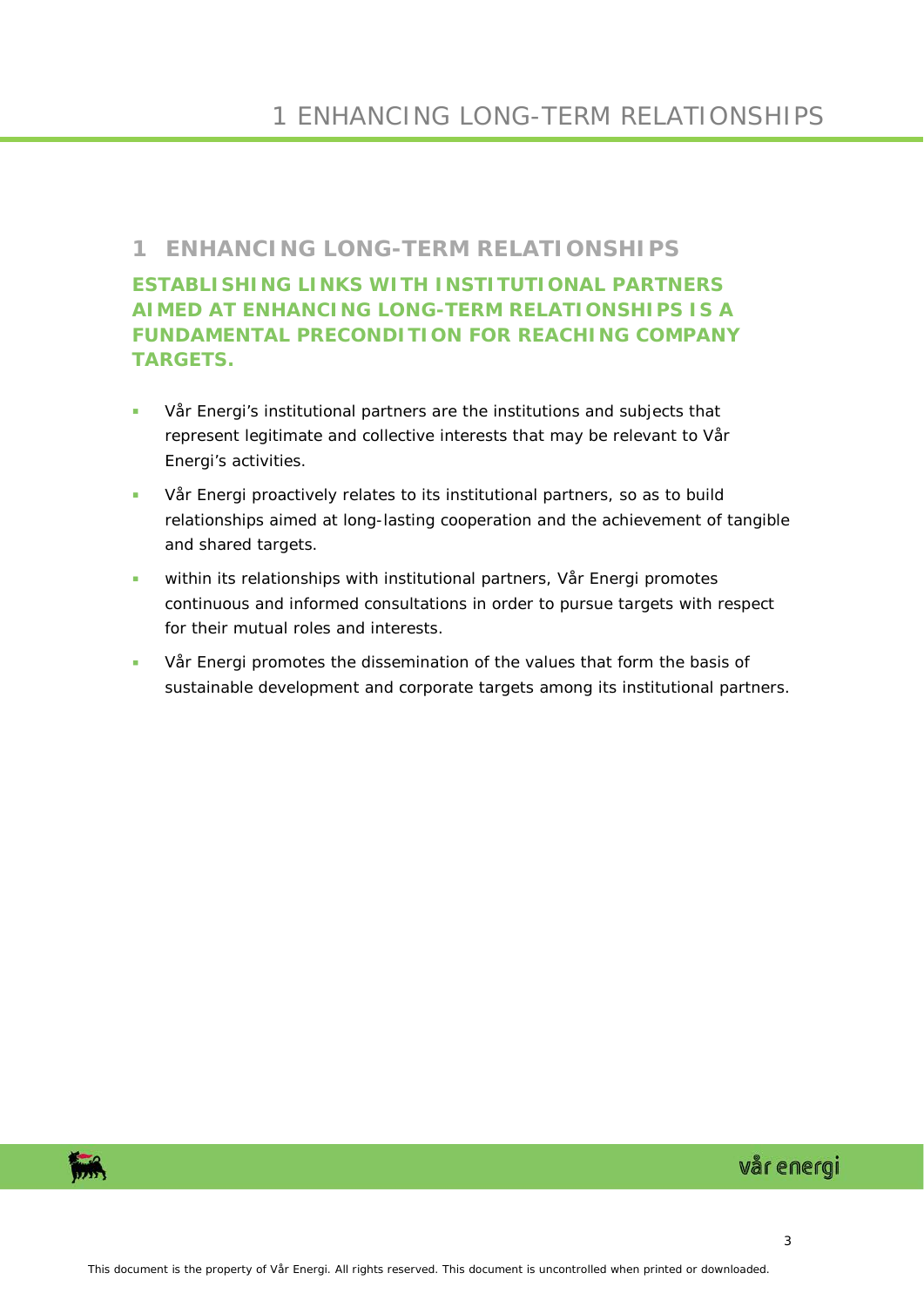#### <span id="page-3-0"></span>**2 INTEGRITY OF CONDUCT**

#### **INTEGRITY OF CONDUCT IS A KEY ELEMENT FOR MAINTAINING GOOD RELATIONSHIPS IN THE ENVIRONMENT IN WHICH VÅR ENERGI OPERATES.**

- Vår Energi builds, maintains and develops relationships with institutional partners adopting behaviours that are inspired by its values of fairness and transparency, in compliance with laws and regulations in force and the company's regulatory system.
- Vår Energi ensures communication completeness and timeliness so as to clearly present its position and manage possible clashing interests.